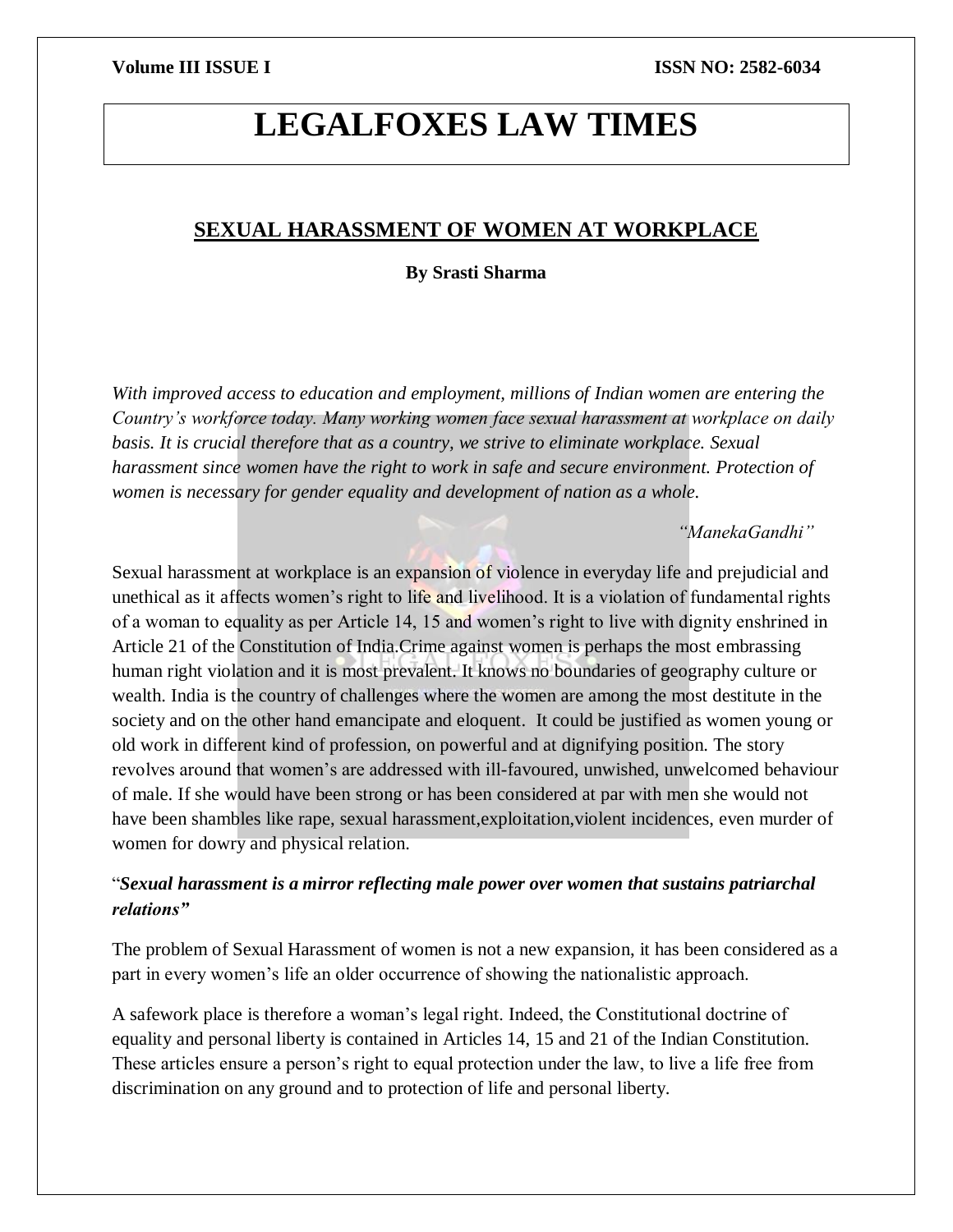Article 14 – the state shall not deny to any person equality before the law or the equal protection of law within the territory of India.

Article 15(1) – no person shall be discriminated on the grounds of religion, race, caste, sex, place of birth or any of them.

Article 15(3) – the state shall make special provisions for women and children.

Article  $19(1)(g)$  – person has the right to practise any profession, or to carry any occupation, trade or business.

Article 21 – every person has the right to life and to live with dignity.

Sexual harassment constitutes a gross violation of women's right to equality and dignity. It has its roots in patriarchy and its attendant perception that men are superior to women and that some form of violence against women are acceptable. One of these is workplace sexual harassment, as harmless and trivial, often, it is excused as "natural" male behaviour or "harmless flirtation" which women enjoy. Contrary to these perceptions, itcause serious harm and is also a strong manifestation of sex discrimination at the workplace. Not only it is an infringement of the fundamental rights of a woman, under Article 19 (1)(g) of the Constitution of India "to practice any profession or to carry out any occupation, trade or business", it erodes equality and puts the dignity and the physical and psychological well-being of workers at risk.

Though sexual harassment at the workplace has assumed serious proportion, women do not report the matter to the concerned authorities in most cases due to fear of reprisal from the harasser, losing one's livelihood, being stigmatized, or losing professional standing and personal reputation.

Across the globe today, workplace sexual harassment is increasingly understood as a violation of women's rights and a form of violence against women. Indeed, the social construct of male privileges in society continues to be used to justify violence against women in the private and public sphere. In essence, sexual harassment is a mirror reflecting male power over women that sustains patriarchal relations. In a society where violence against women, both subtle and direct, is borne out of the patriarchal values, women are forced to conform to traditional gender roles. These patriarchal values and attitudes of both men and women pose the greatest challenge in resolution and prevention of sexual harassment. Workplace sexual harassment, like other forms of violence, is not harmless. It involves serious health, human, economic,and social cost, which manifests themselves in the overfall development indices of a nation.

### **MEANING OF SEXUAL HARASSMENT**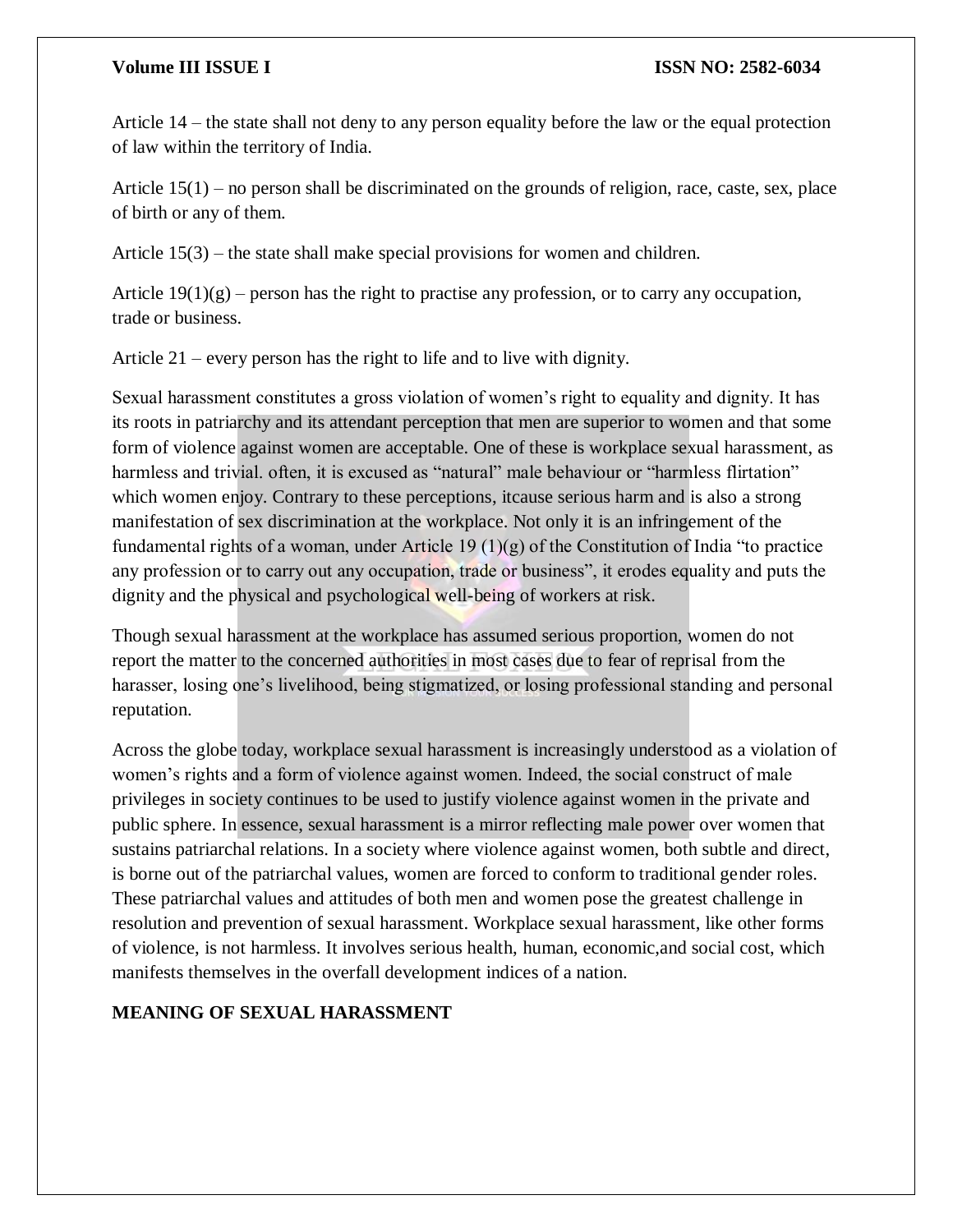Sexual harassment is any sexually oriented practice that endangers an individual's continued employment, negatively affects his or her work performance, or undermines his or her sense of personal dignity. $<sup>1</sup>$ </sup>

Sexual harassment can manifest itself both physically and psychologically. In its milder forms it can involve innuendo and inappropriate gesture. It can, however, escalate to extreme behaviour amounting to attempted rape. Physically the recipient may be the victim of pinching, grabbing, hugging, patting, leering, brushing against and touching.<sup>2</sup>

### **FORMS OF SEXUAL HARASSMENT**

Generally workplace sexual harassment refers to two common forms of inappropriate behaviour:

- Quid pro quo ("this for that")
	- a) Implied or explicit promise of preferential / detrimental treatment in employment.
	- b) Implied or expressed threat about her present or future employment status.
- Hostile work environment
	- a) Creating a hostile intimidating or an offensive work environment.
	- b) Humiliating treatment likely to affect her health and safety.

Sexual harassment doesn't only confine sexism but it also incorporates ill-practices adopted by men i.e.-

Making sexually suggestive remarks, serious or repeated offensive remarks, such as teasing relating to person's body or appearance, offensive comments or jokes, inappropriate questions, suggestions or remarks about a person's sex life, displaying sexist or other offensive pictures, posters, mms, sms, whatsapp, or emails, intimidation, threats, blackmail around sexual favours, threats, retaliation against an employee who speaks up about unwelcome behaviour with sexual overtones, unwelcome social invitations, with sexual overtones commonly understood as flirting, physical contact such as touching or pinching, caressing, kissing, or fondling someone against her will, invasion of personal place, abuse of authority or power to threaten a person's job or undermine her performance against sexual favours, controlling a person's reputation by rumourmongering about her private life and many more.

The International Labour Organisation has identified the following most common forms of harassment at the workplaces.

### **Verbal harassment**

 $\overline{\phantom{a}}$  $1$  Arjun P. Aggarwal, 2000, "Sexual Harassment in the workplace". Toronto: Butterworths

<sup>&</sup>lt;sup>2</sup> Secret Oppression: Sexual Harassment of working women by Constance Backhouse and Leach Cohen.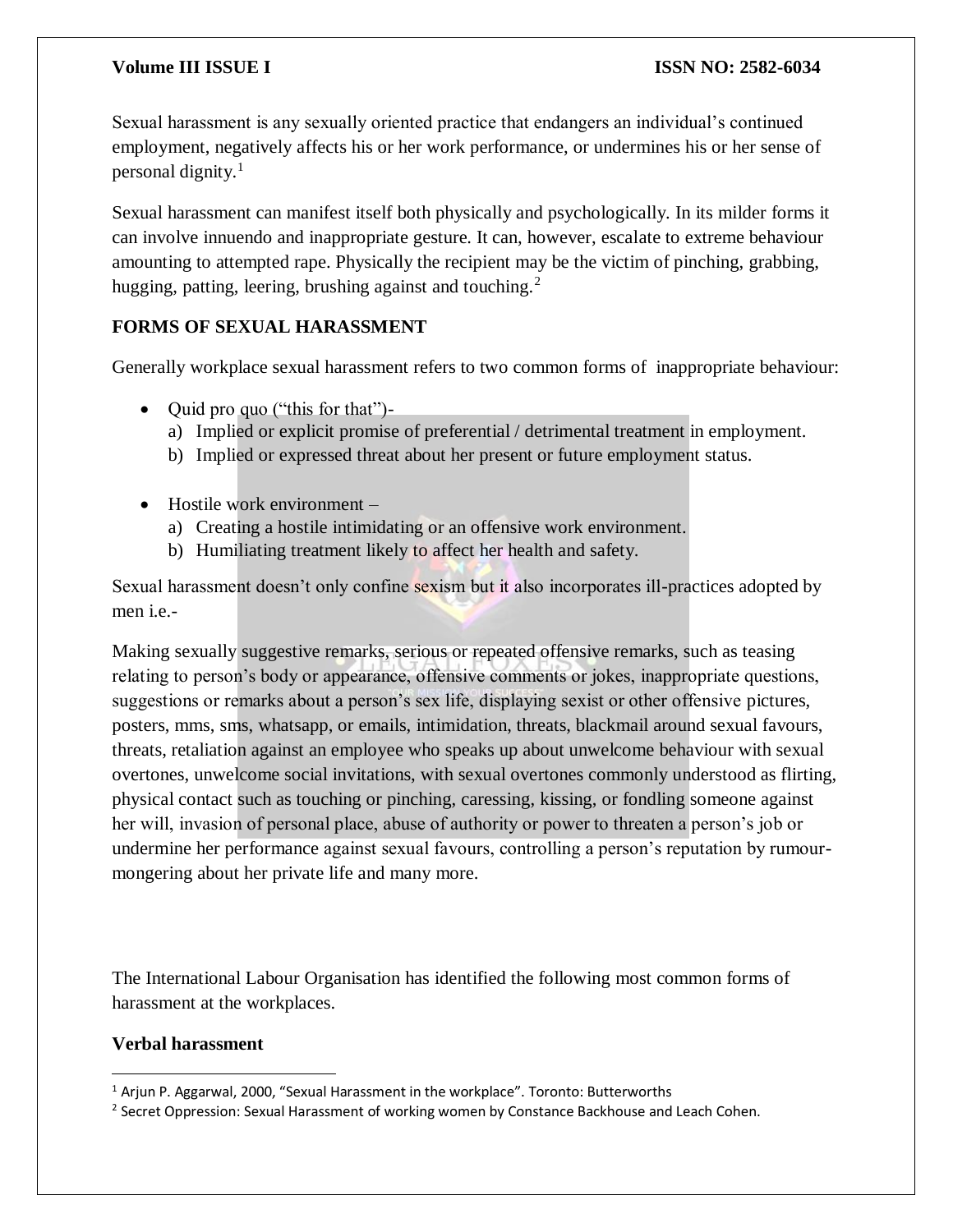The verbal harassment includes;

- (a) Comments of sexual nature about figure, size, shape, body weight, unwelcome remark and private life jokes.
- (b) Graphic sexual description, chatting of sexual nature.
- (c) Telephone calls with sexual tones.

# **Non – Verbal Harassment or Gestural Harassment**

Gestures are the movement of the body, head, arms, face and eye that are expression of an idea, opinion, emotion, following may constitute sexual harassment:

- (a) Looking a woman up and down (sexual looks such as leering and calling with sexual tones).
- (b) Licking lips or teeth, holding or eating food provocatively.

### **Visual Sexual Harassment**

It includes showing pornography, nude poster, cartoon, sexually explicit picture, dropping down pant in front of women's.<sup>3</sup>

### **Physical Sexual Harassment**

It includes actual attempt for patting, kissing, touching, or pinching in a sexual manner and other physical attempt to sexual harassment at work place.

Psychological Sexual Harassment EGAL FOXES

It includes calling every day for work and retain her for excessive hours, and staring on her face, neck, breast, eye and other part of the body and repeated unwanted invitation for dinner, drinks and movies, proposal for sexual favour, requiring to wear saree, suit, dress and to adopt suggestive hairstyle, lipstick etc.

In the present situation, all working women of any age, social status, physical appearance, post and economic status,may face sexual harassment. The only difference between the higher level working women and lower level working women is that the women working at the bottom of economic level are subjected to the mere gross expression of sexual harassment.<sup>4</sup>

# **DEFINITION OF SEXUAL HARASSMENT OF WOMEN**

Sexual harassment is both a legal, sociological and psychological phenomenon. There is no simple or universally accepted definition of sexual harassment. Different attempts have been made to discuss the concept of sexual harassment from a different perspective.

 $\overline{a}$ 

<sup>&</sup>lt;sup>3</sup>Dr. R.C. Srivastava, "Sexual Harassment of women at workplace" Labour Law Journal(LLJ) vol.III,p.34 October.(2004)

<sup>4</sup> Ibid at p.35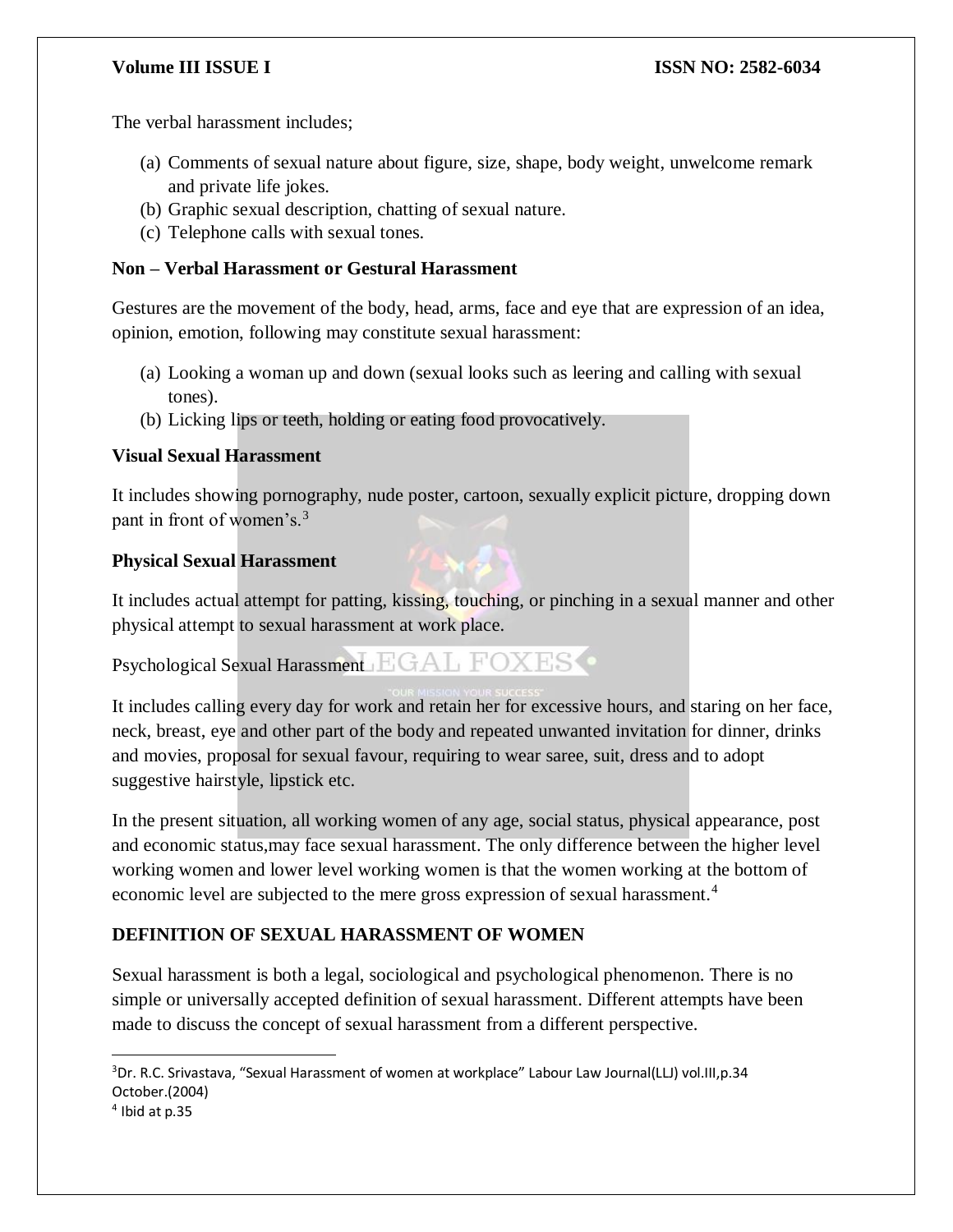According to Lin Farley, "Sexual harassment means unsolicited nonreciprocal male behaviour that asserts a woman's sex role over her function as a worker. It can be any or all of the following staring at,commenting on, or touching a woman's body, requests for acquiescence in sexual behaviour, repeated propositions for dates, demands for sexual intercourse and rape. These forms of male behaviour frequently rely on superior male status in the culture, sheer numbers, or the threat of higher rank at work to exact compliance or levy penalties for refusal."<sup>5</sup>

The United State Equal Employment Opportunity Commision defines " sexual harassment as, unwelcome sexual advances, requests for sexual favours and other verbal, non verbal or physical conduct of a sexual nature when submission to such conduct is made either explicitly or implicitly a term or condition of an individual's employment, submission to or rejection of such conduct by an individual's is used as a basis for employment decisions affecting such individual or such conduct has the purpose or effect of unreasonably interfering with an individual's work performance or creating a hostile, intimidating or offensive work environment."<sup>6</sup>

### **The SC also defines sexual harassment as:**

Unwelcomed sexually determined behaviour (whether directly or by implication) as-

Physical contact and advances;

A demand or request for sexual favours;

Sexually coloured remarks;

Showing pornography;

Any other unwelcomed physical, verbal non verbal conduct of sexual nature.<sup>7</sup>

SC laid down certain guidelines to ensure the prevention of sexual harassment of women at workplace:

LEGAL FOXES<sup>.</sup>

# **Duty of the employer or other responsible person in workplace** and **otherinstitution:**

It shall be the duty of employer to prevent or deter the commission of acts of sexual harassment and to provide the safe working environment.

# **Preventive steps:**

All employees whether in the public or private sector should take peculiar steps to prevent sexual harassment and follow the steps –

 $\overline{a}$ <sup>5</sup> Lin Farely, Sexual shakedown: The Sexual Harassment of Women on the Job, 14-15(New York: McGraw Hill,1978).

<sup>6</sup> US Equal Employment Opportunity Commission (EEOC), Guidelines on Discrimination Because of Sex, 29 CFR1604, 11 (1985)

<sup>7</sup> Universal law Publishing Co.Ltd. Pvt, Landmark Judgements, 72-74 (3d ed. 2010)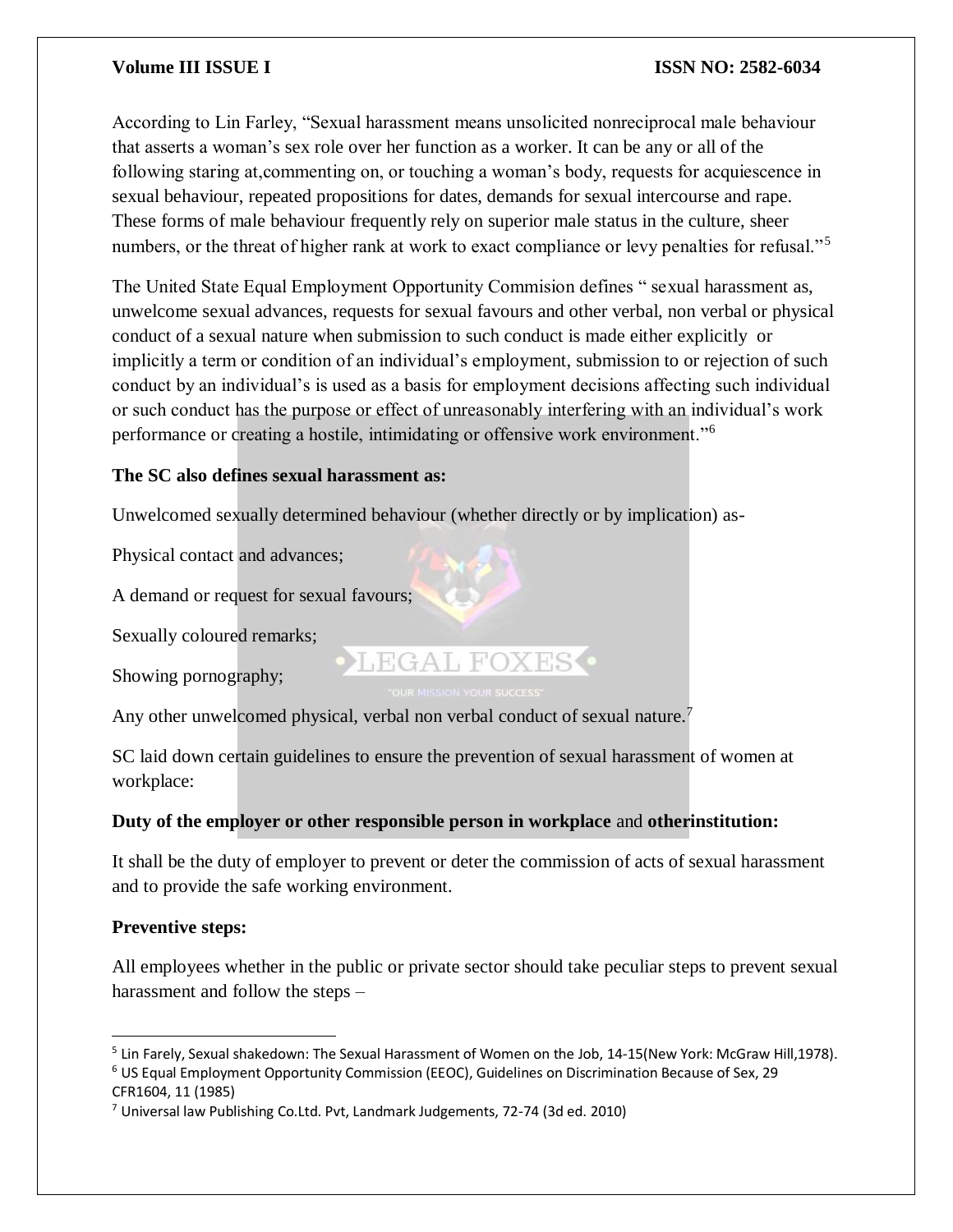- a) Prohibition of sexual harassment should be notified, published and circulated in appropriate ways.
- b) Rules / regulation of government and public sector bodies relating to conduct and discipline / regulations prohibiting sexual harassment and provide for appropriate penalties in such rules against offenders.
- c) Appropriate work conditions should be provided in respect of work, leisure, health and hygiene to further ensure that there is no hostile environment towars women at workplaces.

# **Criminal proceedings:**

The employer shall initiate appropriate actions in accordance with law by making complaint with appropriate authority.

# **Disciplinary actions:**

The conduct amounts to misconduct in employment appropriate disciplinary actions should be initiated against the misconduct.

# **Complaints committee:**

Internal complaints committee should be headed by a women and not less than half of its members should be women. It should be involve third party like NGO or anybody familiar with the issue. $8$ 

Some noteworthy complaints of Sexual harassment at workplace that came into the national limelight were filled by:

- a) Rupum Deo Bajaj, an officer in Chandigarh, against "super cop" KPS Gill.
- b) An activist from the All India Democratic Women's Association, against the environment minister in Dehradun.
- c) An Airhostess against her colleague Mahesh Kumar Lala in Mumbai.
- d) An officer in Thiruvnanthapuram, against the State Minister.

# **"Human Rights are women's right and women's right are Human Rights."<sup>9</sup>**

Both ICCPR and CEDAW also protect the socio economic and political right of women.

PM Indira Gandhi addressed the All India Women's Conference in 1980, " I have often said that, I am not Feminist, yet in my concern for the under privileged, how I can ignore women who, since the beginning of history, has been dominated over and discriminated against the social customs and in-laws."<sup>10</sup>

 $\overline{a}$ 8 Ibid. 74.

<sup>&</sup>lt;sup>9</sup> Hillary Cilnton.

<sup>&</sup>lt;sup>10</sup> Anamika & Garima tyagi, Feminist Movement in India, 2 IJRHAL, 2 27-30 (2014).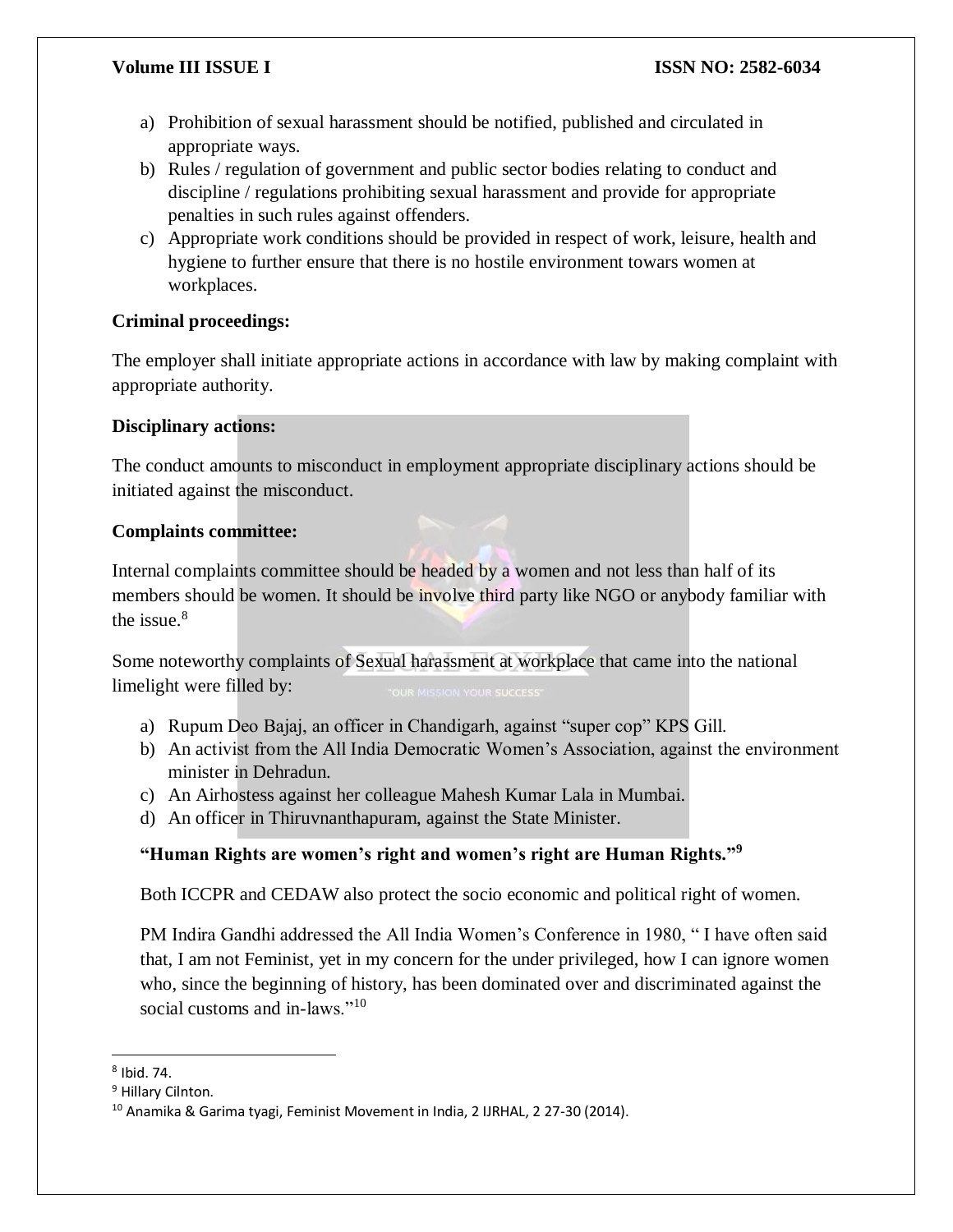During the 1990s, the most controversial and brutal gang rape at the workplace known as Bhanwari Devi case associated with Rajasthan State Government employee who tried to prevent child marriage as part of her duties as a worker of the Women Development Programme. The feudal patriarchs who were enraged by her (in their words: "a lowly woman from a poor and potter community") 'guts' decided to teach her a lesson and raped her repeatedly. After an extremely humiliating legal battle in the Rajasthan High Court the rape survivor did not get justice and the rapists -- "educated and upper caste affluent men" -- were allowed to go free.This incidence shaked the faith of the people and enraged a women's rights group called Vishaka that filed a Public Interest Litigation in the Supreme Court of India for the enforcement of right of working women under Article 14, 19 and 21 of the Indian Constitution. In the absence of the legislative measures the urgent social need was felt to find an effective alternative mechanism.<sup>11</sup>

# **The Convention on the Elimination of All Forms of Discrimination against Women (CEDAW):**

It directs state parties to take appropriate measures to eliminate discrimination against women in all fields, specifically including equality under law, in governance and politics, the workplace, education, healthcare and in other areas of public and social life.

### **The International Covenant on Civil and Political Rights, 1966**

The UDHR has followed up by the ICCPR, the Preamble to which inter alia states: "Recognising that, in accordance with the Universal Declaration of Human Rights, the ideal of free human beings enjoying civil and political freedom and freedom from feared want can only be achieved if conditions are created where everyone man enjoy his civil and political rights, as well as economic, social and cultural rights.

Considering the obligation of states under the charter of United Nations to promote universal respect for, and observance of, human rights and freedoms,

Article 3 of ICCPR places an obligation on all convenanting parties to: "……undertake to ensure the equal right of men and women to the enjoyment of all civil and political rights set forth in present covenant."

We could conclude that sexual harassment is the widespread and an unidentified threat in the world whether it is a developed nation or a developing nation or an underdeveloped nation. Sexual harassment is to coerce women; it never enchants or appeals them. How much every one try to protect, prohibit, prevent, and give remedies such violation will always take place. Sexual

 $\overline{a}$ 

<sup>&</sup>lt;sup>11</sup>Vishaka v. State of Rajasthan, A.I.R 1997 S.C. 3011(India).